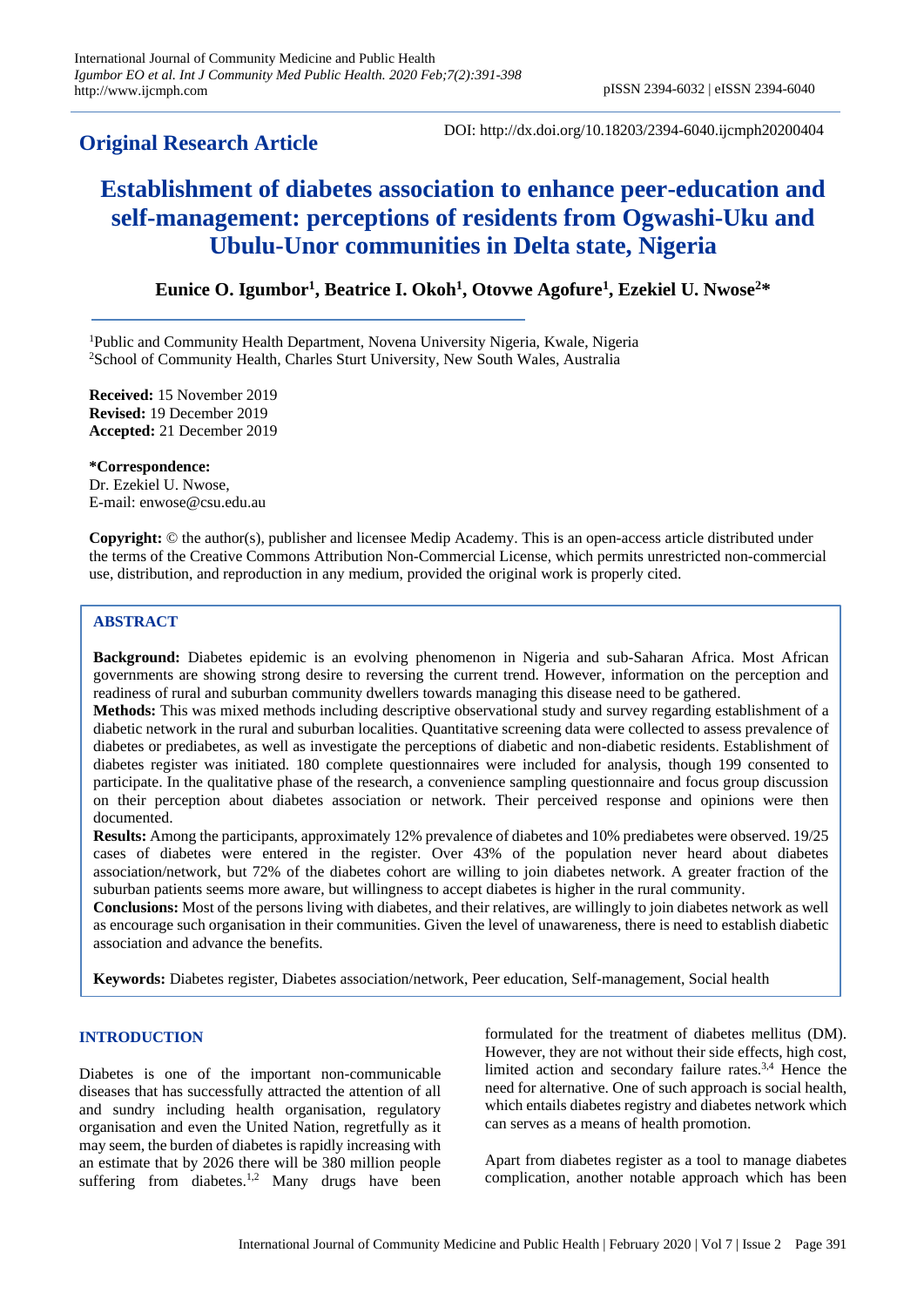proven to work in Africa with a case model of that of Tanzania is the diabetes network.<sup>5</sup> The Community Diabetes Network is meant to be a community non-profit organization founded to address the unique challenges facing community members living with diabetes. This ranges from access to better health care, resources, creating community that understands and support each other with peer-education for better self-management of the disease. Although the issues concerning the formation and operation of diabetes association as a strategic option for improving diabetes management fall under the purview of social health approach. Research in the area of health promotion has proven that the formation of local diabetes association within the community level can be a great means of reaching out to the people effectively and efficiently.<sup>6</sup> However, associations still limited to healthcare practitioners, while that of individuals living with diabetes has yet to be formed.

In Delta State (South-South Nigeria) where Ogwashi-Uku and Ubulu-Unor communities are located, public health policies and efforts have been targeted at reducing disease burden, communicable and non-communicable diseases through public enlightenment, screening, treatment, care and support. There are efforts at strengthening the health system and its management through proper data management, implementation of all primary health care (PHC) activities and health manpower development, but little attention has been attached to the social health approach of diabetes self-management (DSM) for individuals living with diabetes. In the rural and suburban areas such as Ogwashi-Uku and Ubulu-Unor with inadequate medical facilities, the need for diabetes awareness campaign cannot be overemphasized. For instance, the challenges to acceptance of a Diabetes Association could depend on the people's awareness of the benefit and mobilisation strategies to reach out to prospective beneficiaries in the rural villages.

#### *Objectives*

Perceptions of diabetics towards establishment of Diabetics association among diabetes patients in Ogwashi-Uku and Ubulu-Unor communities in Aniocha south, Delta State, Nigeria. The specific objectives of this study are to determine the prevalence of diabetes mellitus in Ogwashi-Uku and Ubulu-Unor communities of Delta State, develop a diabetes register, perception and attitude of diabetics and non-diabetics towards the development of diabetes association and register in Ogwashi-Uku and Ubulu-Unor communities and percentage of diabetes mellitus patient willing to join the diabetes association in Ogwashi-Uku and Ubulu-Unor communities of Delta State if formed.

#### **METHODS**

#### *Study design*

This was a mixed method study involving descriptive observational and survey approaches (Table 1). Participants comprised residents of Ogwashi-Uku and Ubulu-Unor communities.

#### *Area of the study*

The study was conducted in Ogwashi-Uku and Ubulu-Unor communities in Aniocha South Local Government Area of Delta State. Ogwashi-Uku is headquarter of the local government and, for the purpose of comparison in this study, represents a suburban town while Ubulu-unor is rural.

## **Table 1: Summary of study design.**

| S.<br>no. | <b>Research objectives</b>                      | Data collection approach                          | <b>Evaluation</b>            |
|-----------|-------------------------------------------------|---------------------------------------------------|------------------------------|
|           | Prevalence of DM in Ogwashi-Uku and Ubulu-      | Diabetes clinic/screening:                        | Descriptive statistics;      |
|           | Unor communities of Delta State                 | observational                                     | evaluation of prevalence     |
|           | Develop a diabetes register.                    | Pilot establishment of register:<br>observational | Descriptive statistics       |
|           | Perception and attitude towards DM association  | Survey questionnaire -                            | Comparison between           |
|           | in the communities: diabetics vs. non-diabetics | convenience sampling                              | diabetes vs. healthy cohorts |
|           | Percentage of willingness to join the diabetes  | Survey questionnaire -                            | Comparison between the       |
|           | association: rural vs. suburban communities     | convenience sampling                              | two communities              |

#### *Population and sample size*

The total population of Ogwashi-Uku community is approximately 30,000 and Ubulu-Unor community is projected to be approximately 20,000 (FGN Official Gazette, 2009). The study also focused on diabetes patients and their carers who volunteered to respond to clinical observation and provide information about themselves i.e. as apparently healthy participants. On this basis, sample size was predetermined to be 'n≥202'.

## *Scope of the study*

This study was limited to prevalence of diabetes mellitus, perception and attitude of diabetics and non-diabetics towards the development of diabetics register in the locality, percentage of diabetes mellitus patient willing to join the diabetes association in Ogwashi-Uku and Ubulu-Unor communities of Delta State via information gathered from questionnaire.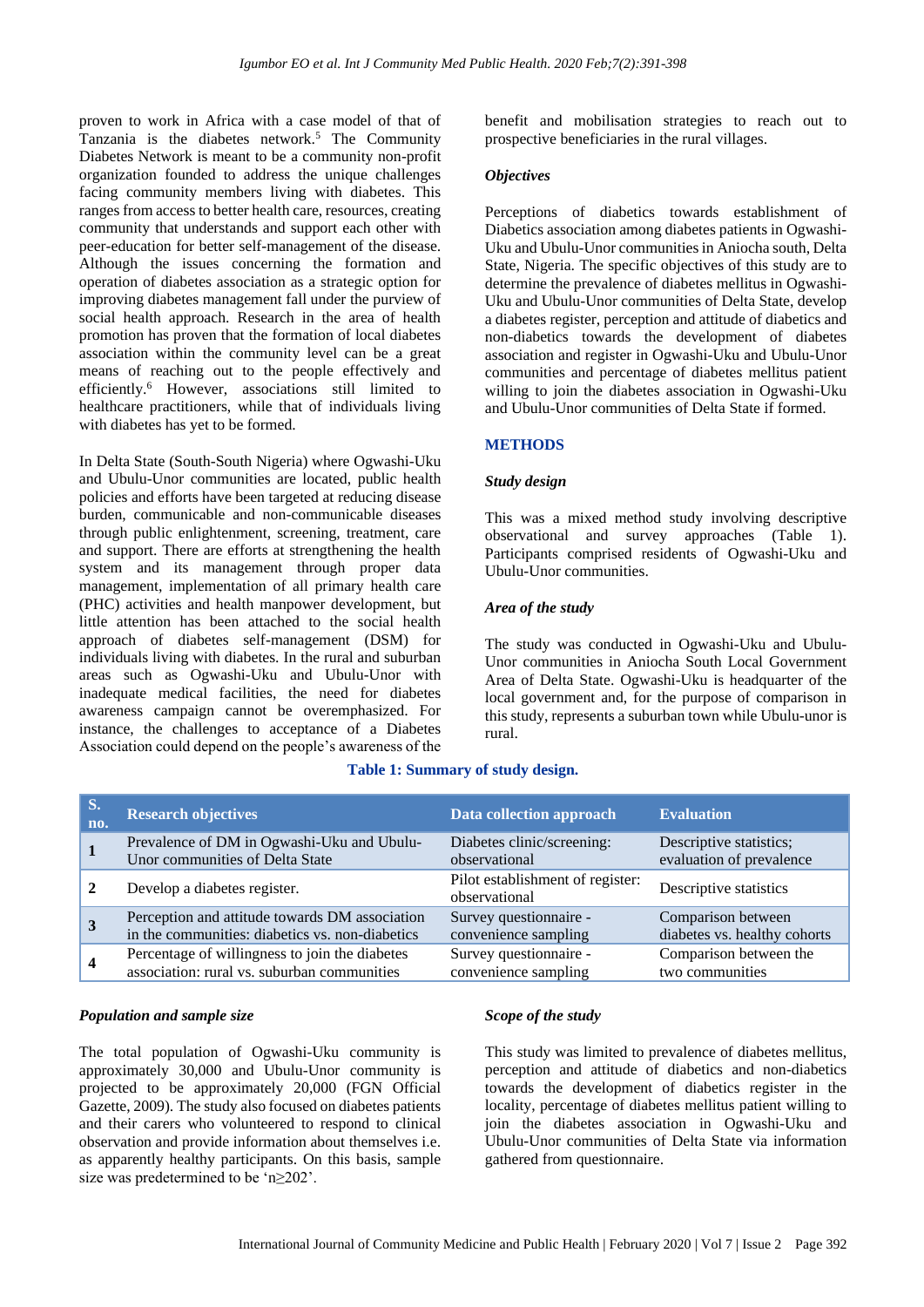#### *Selection and exclusion criteria*

The selection criteria were limited to persons living with or their carers; and indigenes of Ogwashi-Uku and Ubulu-Unor communities in Delta State who have been resident in the Community for the past 6 months, are above 18 years of age and were willing to participate. Only 180 returned questionnaires were complete and included for analysis. Exclusion criteria included volunteers with incomplete questionnaires, as well as those who were neither living with, nor caring for diabetes.

## *Data collection*

Diabetes screenings including laboratory tests were performed between January 2019 to May 2019. Anthropometric measures were collected. Survey questionnaire was used to generate information regarding perception about diabetes association.

#### *Establishment of diabetes register*

A diabetes register was designed as previously described (#2 in the series). For Ubulu-Unor and Ogwashi-Uku communities, the data obtained from the participant included the name of the participants, their addresses, age (date of birth), gender and telephone number, types of diabetes and date of diagnosis amongst others.

#### *Statistical analysis*

Descriptive statistics including mean (reported as mean±SEM), frequencies and simple percentages were

computed for continuous and categorical variables. Prevalence of DM was computed for the overall population and was also calculated for males and females across all age groups. Statistical comparisons were performed using the SPSS 19.0; while graphical presentations were facilitated with microsoft excel.

#### *Ethical approval*

Ethical clearance was obtained from the Department of Public and Community Health, Novena University. Then, verbal consent was obtained from the community leaders to organize the awareness and diabetes screening programs. The survey questionnaire contained a cover letter stating the rationale behind the study, and guaranteeing the participants' confidentiality of their responses.

#### **RESULTS**

Of the 203 questionnaire that were received, 199 were included; amounting to a 98% success rate. The remaining 4 questionnaires were incorrectly filled and hence disregarded. The analyses of demographic variables of the respondents are tabulated (Table 2). The results show for instance that approximately 56% were males, 41% constituted age 54 years and above, and 61% married with children. Pertinently worrisome is that among those living with DM, 40% have primary school as their highest educational level, which would define them as illiterate. Thus, majority of the population are literate with variable academic exposures.

| <b>Variable</b>       |                          | <b>Normal</b> | <b>Pre-diabetic</b> | <b>Diabetic</b> | Chi-sq. | P value |
|-----------------------|--------------------------|---------------|---------------------|-----------------|---------|---------|
|                       |                          | N(%)          | $N(\%)$             | $N(\%)$         |         |         |
| Gender                | Male $(n=112)$           | 87(56.1)      | 12(63.2)            | 13(52.0)        | 0.553   | >0.05   |
|                       | Female $(n=87)$          | 68 (43.9)     | 7(36.8)             | 12(48.0)        |         |         |
|                       | $16-24$ (n=23)           | 21(13.5)      | 1(5.3)              | 1(4.0)          |         | >0.05   |
|                       | $25-34$ (n=60)           | 47(30.3)      | 7(36.8)             | 6(24.0)         | 9.371   |         |
| Age in years          | $35-54$ (n=34)           | 21(13.5)      | 6(31.6)             | 7(28.0)         |         |         |
|                       | $>54$ (n=82)             | 66 (42.6)     | 5(26.3)             | 11 $(44.0)$     |         |         |
|                       | Single                   | 96(61.9)      | 10(52.6)            | 15(60.0)        | 4.376   | >0.05   |
| <b>Marital status</b> | Married with children    | 34(21.9)      | 7(36.8)             | 8(32.0)         |         |         |
|                       | Married without children | 16(10.3)      | 1(5.3)              | 2(8.0)          |         |         |
|                       | Widowed or divorced      | 9(5.8)        | 1(5.3)              | 0(0.0)          |         |         |
|                       | <b>PHD</b>               | 3(1.9)        | 0(0)                | 1(4.0)          |         | >0.05   |
|                       | MSC or MBA or MPH        | 1(0.6)        | 0(0)                | 0(0)            |         |         |
| Academic              | B.Sc                     | 44 (28.4)     | 9(47.4)             | 8(32.0)         | 8.249   |         |
| qualification         | NCE or OND               | 5(3.2)        | 1(5.3)              | 2(8.0)          |         |         |
|                       | Secondary                | 46 (29.7)     | 6(31.6)             | 4(16.0)         |         |         |
|                       | $\leq$ Primary           | 56 (36.2)     | 3(15.8)             | 10(40.0)        |         |         |
| <b>Family history</b> | Positive                 | 45(29.0)      | 6(31.6)             | 4(16.0)         | 1.991   | >0.05   |
|                       | No or not sure           | 110(71.0)     | 13 (68.4)           | 21(84.0)        |         |         |
|                       | Ubulu-Unor               | 94(60.6)      | 8(42.1)             | 18 (72.0)       |         | >0.05   |
| Location              | Ogwashi-Ukwu             | 61(39.4)      | 11(57.9)            | 7(28.0)         | 4.065   |         |

## **Table 2: Analysis of the demographic variables.**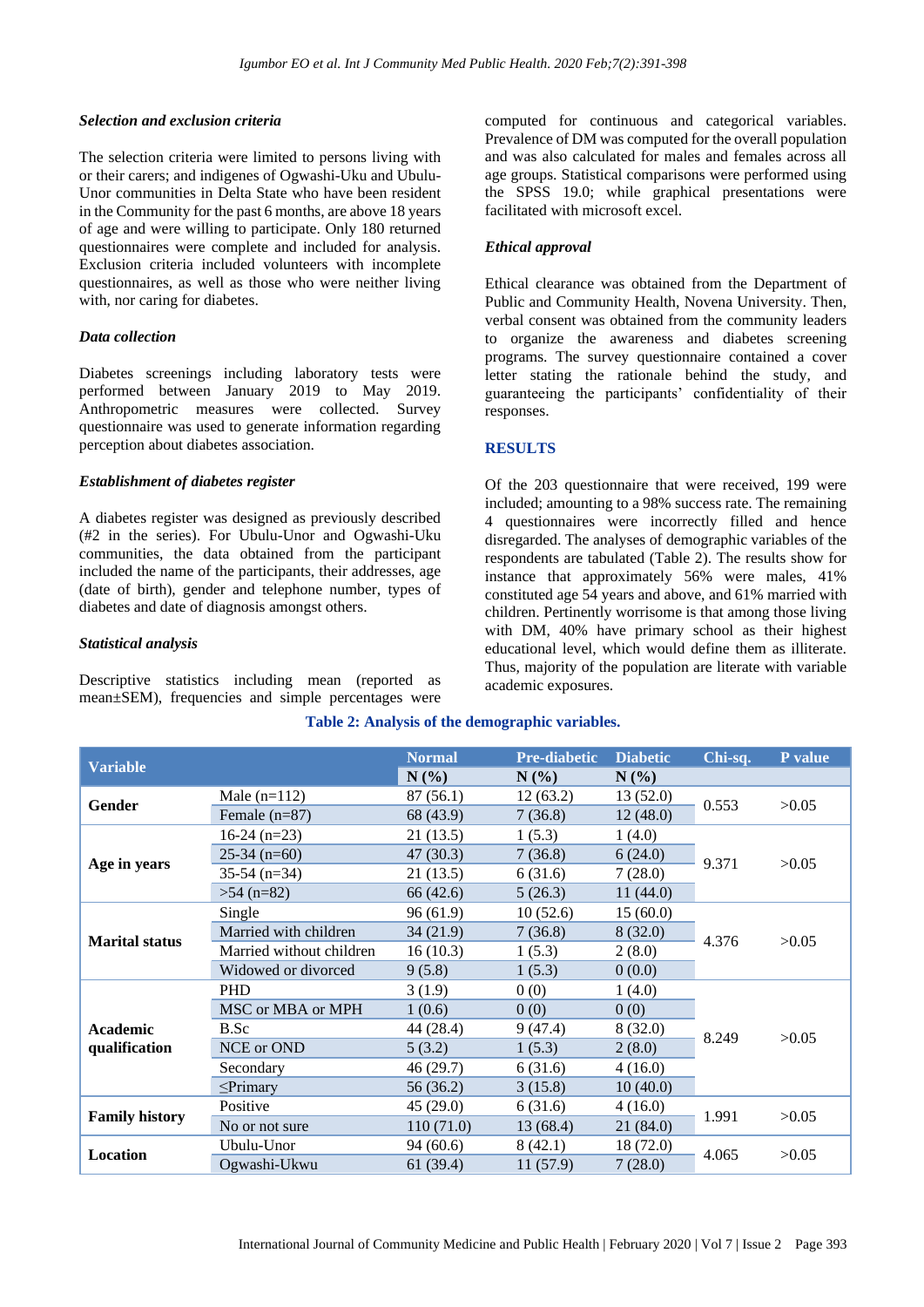| <b>Variable</b>            | Frequency $(\% )$ | 95% confidence interval  |  |
|----------------------------|-------------------|--------------------------|--|
| <b>Fasting blood sugar</b> |                   |                          |  |
| Normal                     | 155(77.9)         | 79.14-81.21              |  |
| Pre-diabetic               | 19(9.5)           | 84.38-97.25              |  |
| Diabetic                   | 25(12.6)          | 127.84-141.21            |  |
| <b>Blood pressure</b>      |                   |                          |  |
| Normal                     | 66 (33.2)         | 126.31-133.88 (systolic) |  |
| Pre-hypertensive           | 45(22.6)          | 72.67-76.87 (diastolic)  |  |
| Hypertensive               | 88 (44.2)         | 71.66-75.86              |  |

**Table 3: Prevalence of diabetes and hypertension among the participants.**



**Figure 1: Sociodemographic distributions of diabetes and prediabetes participants.**

## *Analysis for research objective 1*

Table 3 above shows the prevalence of diabetes and hypertension among the sampled community, data emanating from the study depicts that of the 199 participants 155 which constitute 77.9% were normal that is having fasting blood sugar level of within less than 100mg/dl, while 19 participants (9.5%) were pre-diabetic, 25 participants (12.6%) were diabetic. The table also shows that 33.2% of the sampled populations had normal blood pressure while 22.6% pre-hypertensive and 44.2% were hypertensive respectively

On a further critical review demographics presented in Table 2; results show that besides 40% of those living with diabetes having primary school as their highest educational level, the prediabetes cohort 16% comprises this educationally disadvantaged group. On the consideration of age, 42% of the prediabetes are 34 years old or younger (Figure 1).

## *Analysis for research objectives 2*

A total of 16 entries were made from participant that are resident in Ubulu-Unor while 3 entries were made of participants in Ogwashi-Uku. The entries on the register show that approximately 79% are types 2 DM while type 1 or gestational diabetes are 10.5% each (Table 4).

## *Analysis for research objective 3*

On the questionnaire survey, only 'n=180' (out of the 199 participants) were complete and included in analysis. The results of data emanating from questionnaire survey on the perception of the respondent towards diabetes association among resident (DM patients vs. apparently healthy group) show the program will be welcomed. 57% of healthy participants reported to have heard of diabetes association/networking and about 50% knows the benefit. Comparatively, similar proportions of diabetic respondents reported to have heard and knows the benefit. 93% of healthy respondent reported that they will join the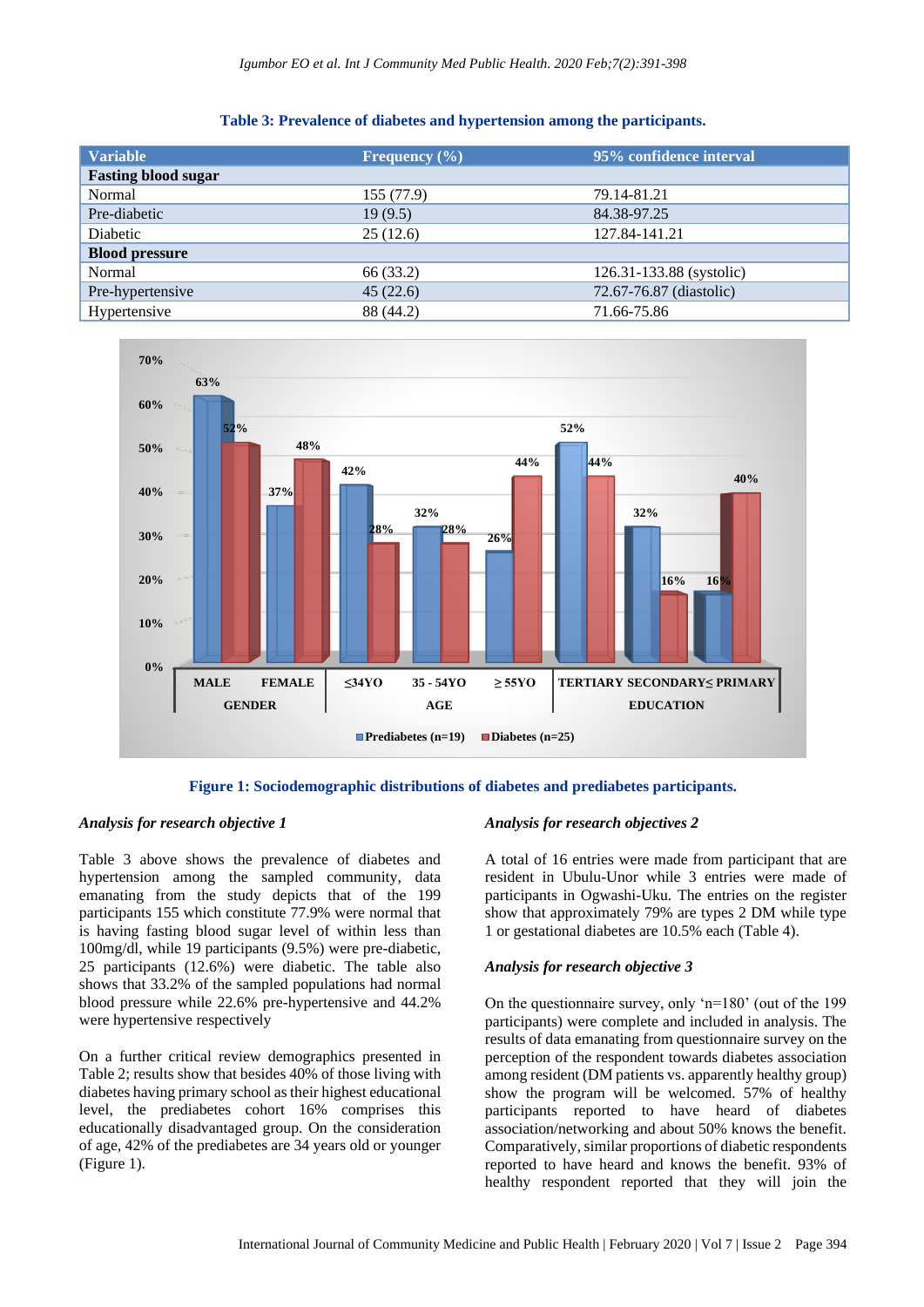association and 88.0% of diabetes cohort also share similar taught. Impressively there was no statistically significant association between healthy and diabetes groups (Figure 2).

#### **Table 4: Entries onto the diabetes register being developed.**

| S. no.           | <b>Address</b> | <b>Name</b>          | Age (years) | <b>Gender</b>    | <b>Types of diabetes</b> |
|------------------|----------------|----------------------|-------------|------------------|--------------------------|
| 1                |                | Respondent A         | 65          | F                | Type 1                   |
| $\overline{2}$   |                | Respondent B         | 61          | $\boldsymbol{F}$ | Type 2                   |
| $\mathbf{3}$     |                | Respondent C         | 63          | $\mathbf F$      | Type 2                   |
| 4                |                | Respondent D         | 72          | $\mathbf F$      | Type 2                   |
| 5                |                | Respondent E         | 45          | $\boldsymbol{F}$ | <b>GDM</b>               |
| 6                |                | Respondent F         | 45          | M                | Type 2                   |
| 7                | Ubulu-Unor     | Respondent G         | 45          | $\boldsymbol{F}$ | Type 2                   |
| $\bf{8}$         |                | Respondent H         | 47          | $\mathbf F$      | Type 2                   |
| $\boldsymbol{9}$ |                | Respondent I         | 80          | M                | Type 2                   |
| 10               |                | Respondent J         | 45          | F                | Type 2                   |
| 11               |                | Respondent K         | 56          | $\mathbf F$      | Type 1                   |
| 12               |                | Respondent L         | 80          | M                | Type 2                   |
| 13               |                | Respondent M         | 77          | F                | Type 2                   |
| 14               |                | Respondent N         | 56          | F                | Type 2                   |
| 15               |                | Respondent O         | 72          | M                | Type 2                   |
| 16               |                | Respondent P         | 65          | $\boldsymbol{F}$ | Type 2                   |
| 17               | Ogwashi-Uku    | Respondent AA        | 42          | M                | Type 2                   |
| 18               |                | <b>Respondent BB</b> | 56          | M                | Type 2                   |
| 19               |                | Respondent CC        | 45          | F                | <b>GDM</b>               |



## **Figure 2: Perceptions of respondents regarding diabetes association (n=180).**

## *Analysis for research objective 4*

44.4% of the diabetes participants from the rural Ubulu-Unor have heard of Diabetic association/networking and know the benefit; while the proportion in suburban Ogwashi-Uku community is 85.7%. Results further show 88.9% of diabetic respondents from Ubulu-Unor community agreed that they would encourage their family members who are diabetic to join just as 85.7% of those from Ogwashi-Uku community also share same views (Table 5).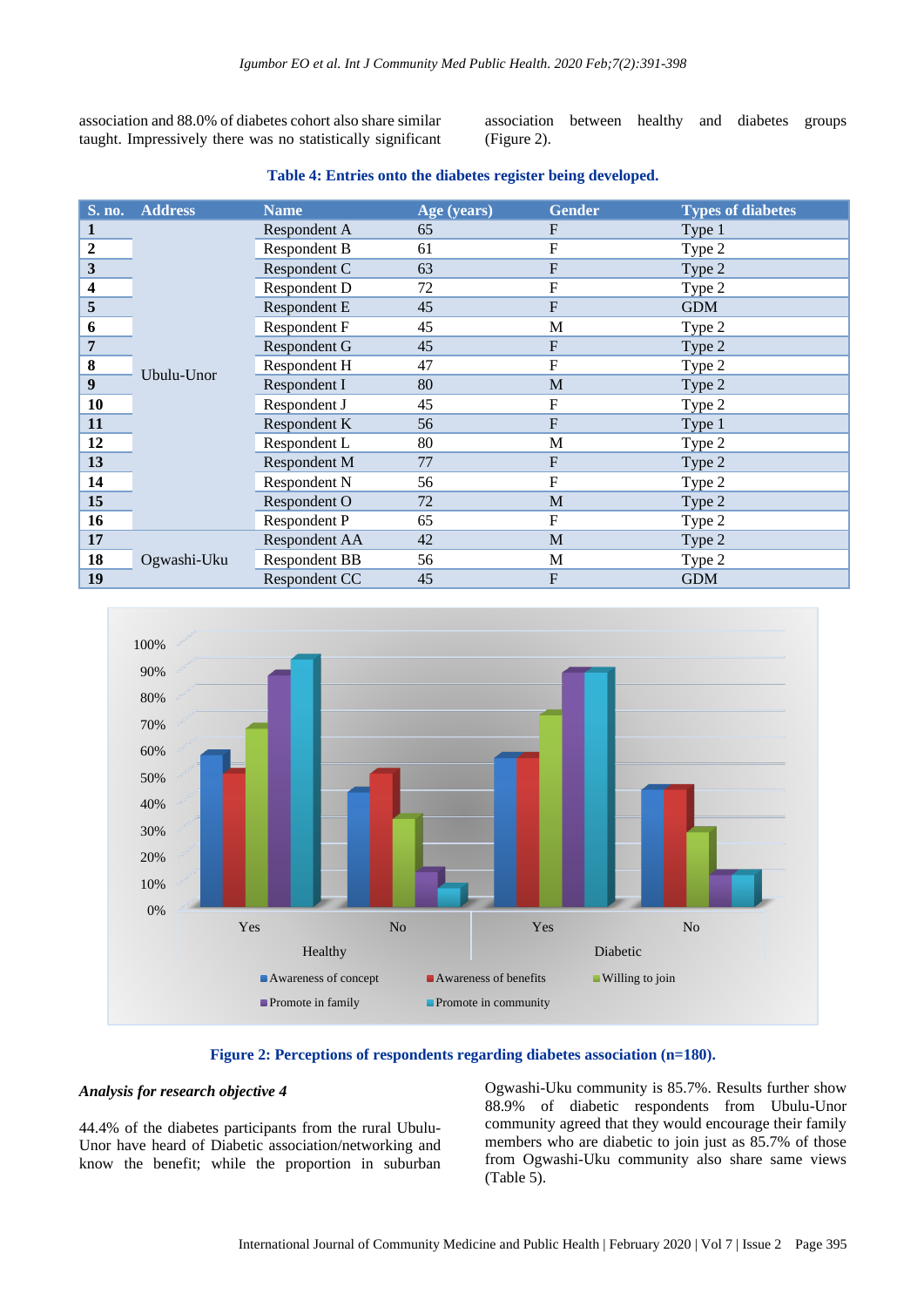|                                                                           | <b>Ubulu-Unor</b> |                |                  | Ogwashi-Ukwu    |         |                |
|---------------------------------------------------------------------------|-------------------|----------------|------------------|-----------------|---------|----------------|
|                                                                           | <b>Response</b>   |                |                  | <b>Response</b> |         |                |
| Location $\rightarrow$<br><b>Items</b>                                    | Yes               | N <sub>0</sub> | $Chi-$<br>square | <b>Yes</b>      | No      | Chi-<br>square |
|                                                                           | N(%)              | N(%)           |                  | N(%)            | N(%)    |                |
| Have your heard of diabetic<br>association/networking                     | 8(44.4)           | 10(55.6)       | 0.892            | 6(85.7)         | 1(14.3) | 1.351          |
| Do you know the benefit of diabetic<br>association/networking             | 8(44.4)           | 10(55.6)       | 0.274            | 6(85.7)         | 1(14.3) | 2.432          |
| Will you join such association                                            | 12(66.7)          | 6(33.3)        | 0.537            | 6(85.7)         | 1(14.3) | 0.957          |
| Will you encourage your family member<br>who are diabetic to join         | 16(88.9)          | 2(11.1)        | 1.707            | 6(85.7)         | 1(14.3) | 0.152          |
| Will you promote the activities of such<br>organisation in your community | 16(88.9)          | 2(11.1)        | 0.956            | 6(85.7)         | 1(14.3) | 4.402          |

## **Table 5: Percentage of DM participants willing to join diabetes register.**

## **DISCUSSION**

Diabetes epidemic is an evolving phenomenon in Nigeria and sub-Saharan Africa. Most African Governments need to reverse the current trend where Diabetes occupies very low priority in their national health care agenda. Information on the humongous costs of diabetes care in Nigeria and other developing nations needs to be evaluated and documented, such that policy makers and policy drivers will appreciate the need to focus on introducing early, cost effective interventions for both primary and secondary prevention.

This study offers numerous interesting findings. Majority of the respondents from this study are male (56.3%) within the age of 54 years and above, those married with children (60.8%). First degree academic qualification (30.7%). People who are not sure of their family history of diabetes (72.4%) this shows a high level of health illiteracy. In another independent study, it was also established that many of diabetes patients in Delta State are married couples with children and also majority of adults over 54 years old.<sup>7</sup> This justifies the fact that lifestyle and lack of exercise could be the driving factors in the management of diabetes.

#### *Prevalence level of diabetes in Ogwashi-Uku and Ubulu-Unor communities*

This study found out, that there is a high prevalence of diabetes in Ubulu-Unor and Ogwashi-Uku communities in Delta State. This result may also suggest a rising prevalence of this disease in other rural communities across the country. This finding also highlighted the need for increased public awareness on the risk factors for this disease and the establishment of institutionalized DSM strategies such as the use of diabetes register and Diabetes Association. This will bring about shifts in current public health priorities and augment the efforts of various stakeholders from within and outside the health facilities.

The prevalence of 12.6% of diabetes in our study is also higher than the reported global prevalence of 8.8% and much more than the 2.3% indicated for Nigeria by the IDF on diabetes atlas.<sup>8</sup> This finding is much higher than those reported from Ndokwa-West local government area, as well as reports from other parts of Nigeria.<sup>9-13</sup> A very higher prevalence of 59% has been reported from Agbor metropolis, although the study focused on "suspected persons".<sup>14</sup> Therefore, relatively higher prevalence in this study may be due to the fact that the outreach was a free screening exercise before referral. Such situations may have attracted individuals who already suspect their diabetic status.

## *Development of diabetes register and association*

Another notable finding emanating from this study is the limitations that could hinder establishing a diabetes register. This study unearthed some of the following limitations such as (1) paper-based diabetes registers are not cost effective. The amount of time and effort required to set up such systems is enormous and this partly explains the limited number of population-based registers seen in typical underdeveloped countries. Paper based registers do not offer data validation. There will be lack of automated messaging. Lack of extensive reporting and integration with clinical notes. Difficulty in integrating other health records in health facilities and (2) there may be governance bottlenecks and logistical issues to address before anonymous linkage of data is possible without explicit individual consent from all people whose information is included in a database. For instance, 25 individuals were diagnosed with diabetes during this exercise, but only 19 consented to be entered on the register being developed. That is, 24% of the prospective clients dissented from being registered.

A total of 16 entries were made from participant that are resident in Ubulu-Unor while 3 entries were made for participant that are resident in Ogwashi-Uku, while nearly 80% of the entries are types 2 DM. A point of note is that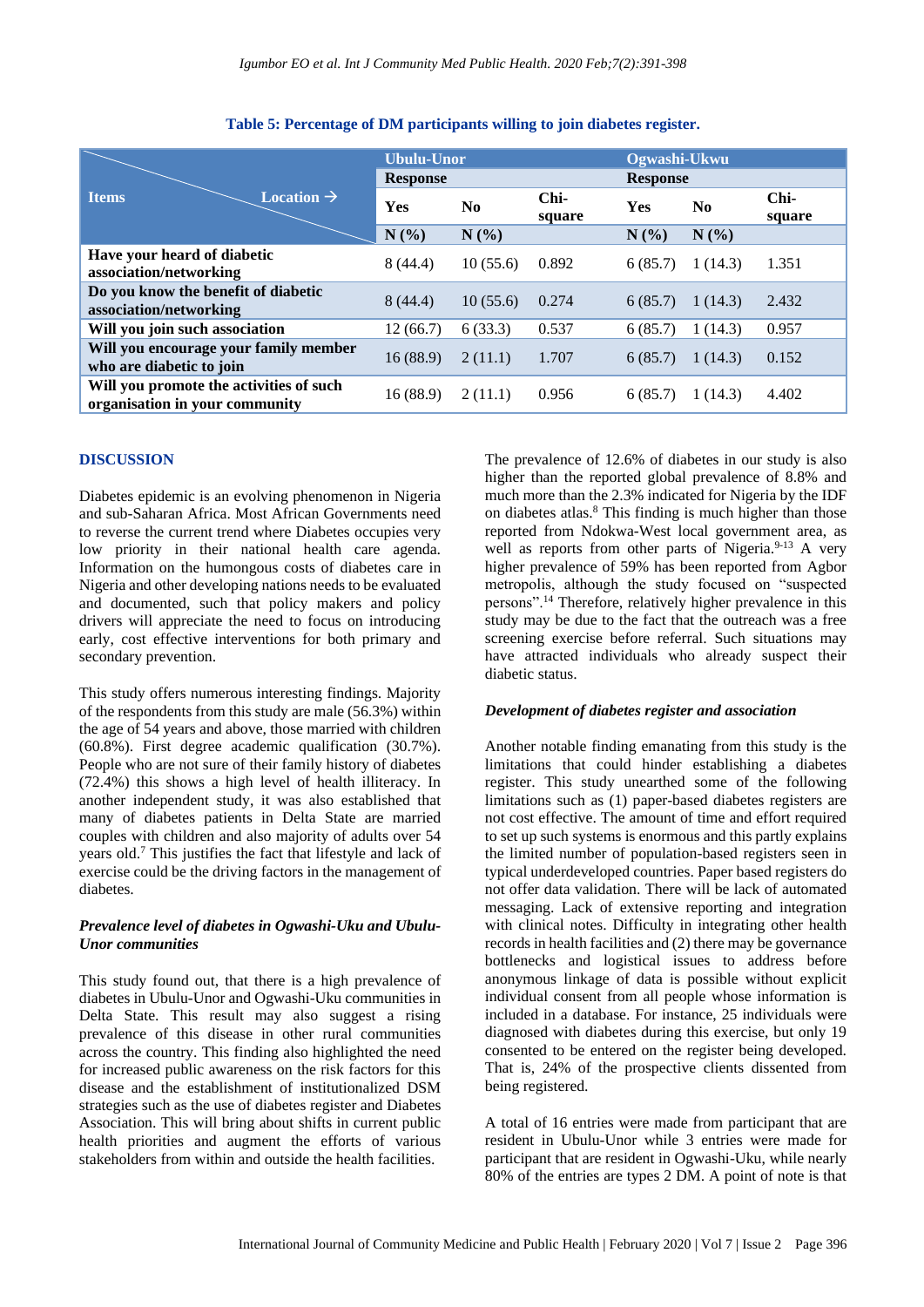only 18/25 indicated willingness to join diabetes association in the questionnaire, which is less than the total number of entries in the register.

#### *Perceptions towards diabetes association/network among residents*

From this study, majority of the non-diabetes are knowledgeable about Diabetic Association and networking even as diabetic respondent (Figure 2). However, appreciation of the benefits of diabetic association was far more from diabetics than non-diabetes respondents. This could be attributed to the fact that naturally those who are sick always tends to look for any means necessary for them to get well. Majority of the diabetic respondent ascertained that they will join and encourage members of their family to join the association. This observation advances previous report of the parent study that diabetes as a multifaceted disease requires the collaboration of experts from various disciplines for healthcare to achieve good DSM.<sup>7</sup>

## *The percentage of DM patients willing to join diabetes association*

This study also established that majority of the diabetic respondents that have knowledge of diabetic association were those from Ogwashi-Uku communities when compared to those from Ubulu-Unor community. This finding is in agreement with existing opinion that Diabetes Association is gaining awareness in sub-Sahara Africa.<sup>15,16</sup>

The study also recorded that 44.4% and 85.7% of the sampled population from both Ubulu-Unor and Ogwashi-Uku respectively knows the benefit of diabetes association/networking. The difference between Ubulu-Unor and that of Ogwashi-Uku could be as a result of the wide network of information dissipation on diabetes education enjoyed by the community members of Ogwashi-Uku than those from Ubulu-Unor communities. Another possible reason could also be related to the fact that Ogwashi-Uku communities enjoy secondary health institution opportunity and health personnel than those from Ubulu-Unor community. It could also be connected with the fact that Ogwashi-Uku has been the local government headquarter with early exposure to governments and better health institutions. Majority of the diabetic respondents who affirmed that they will join diabetic association/networking were those from Ogwashi-Uku community, although more than half of the diabetic respondents from Ubulu-Unor also agreed that they will join such association and that they will encourage their family members and promote the activities of the association in the communities (Table 4).

These findings are strongly consistent with another report that using diabetes association/networking as a means of DSM will definitely be a welcome development among Africa communities, provided adequate information dissipation is made towards such association formation.<sup>17</sup>

They know the benefits that using the social health approach could serves as a better alternative.<sup>18,19</sup> Therefore, it needs to be advocated that health promotion through the formation of associations can be a great means to reach out to the people effectively and efficiently improve DSM.20,21

## **CONCLUSION**

The study concludes that diabetes programmes such as diabetes association/networking and keeping a diabetics register are acceptable to the people in rural and suburban communities. Therefore, it should be integrated into clinical practice to effectively advance diabetes management plans. Most of the diabetic residents studied showed more enthusiasm towards the prospects of the establishment of a diabetic network and association, hence it can be concluded that diabetic patients are far more willingly to join diabetic association/networking and also encourage such organisation in their communities than the non-diabetic participants.

## **ACKNOWLEDGEMENTS**

This was done under the aegis of ethical approval granted to Global Medical Research and Development Organization in collaboration with Public and Community Health Department, Novena University. The support of staff at Holy Child Clinic, Ogwashi-Uku is appreciated. St James Anglican Church Ubulu-Unor offered one of the halls for the screening activities and the community health nurse, Mrs Edna Osabenyi, volunteered to support. All of these supports are highly appreciated. Anthonia Okwelum, Christabel Ogbolu, Pleasant Ndubueze, Godswill Adoh, Chinedu Obodo and Fortunatus Gbeinbo are hereby acknowledged for their support during data collection in this collaborative workne.

*Funding: No funding sources Conflict of interest: None declared Ethical approval: The study was approved by the Institutional Ethics Committee*

## **REFERENCES**

- 1. Dahiru T, Aliyu A, Shehu A. A review of populationbased studies on diabetes mellitus in Nigeria. Sub-Saharan African J Med. 2016;3:59-64.
- 2. International Diabetes Federation. Diabetes: Facts and Figures. 6th ed. Available at: www.idf.org/worlddiabetesday/toolkit/gp/factsfigure s; 2014. Accessed 24 August 2018.
- 3. Baggio LL, Drucker DJ. Biology of incretins: GLP-1 and GIP. Gastroenterology. 2007;132:2131-57.
- 4. Chinenye S, Uloko AE, Ogbera AO, Ofoegbu EN, Fasanmade OA, Fasanmade AA, et al. Profile of Nigerians with diabetes mellitus - Diabcare Nigeria study group (2008): Results of a multicenter study. Indian J Endocrinol Metab. 2012;16:558-64.